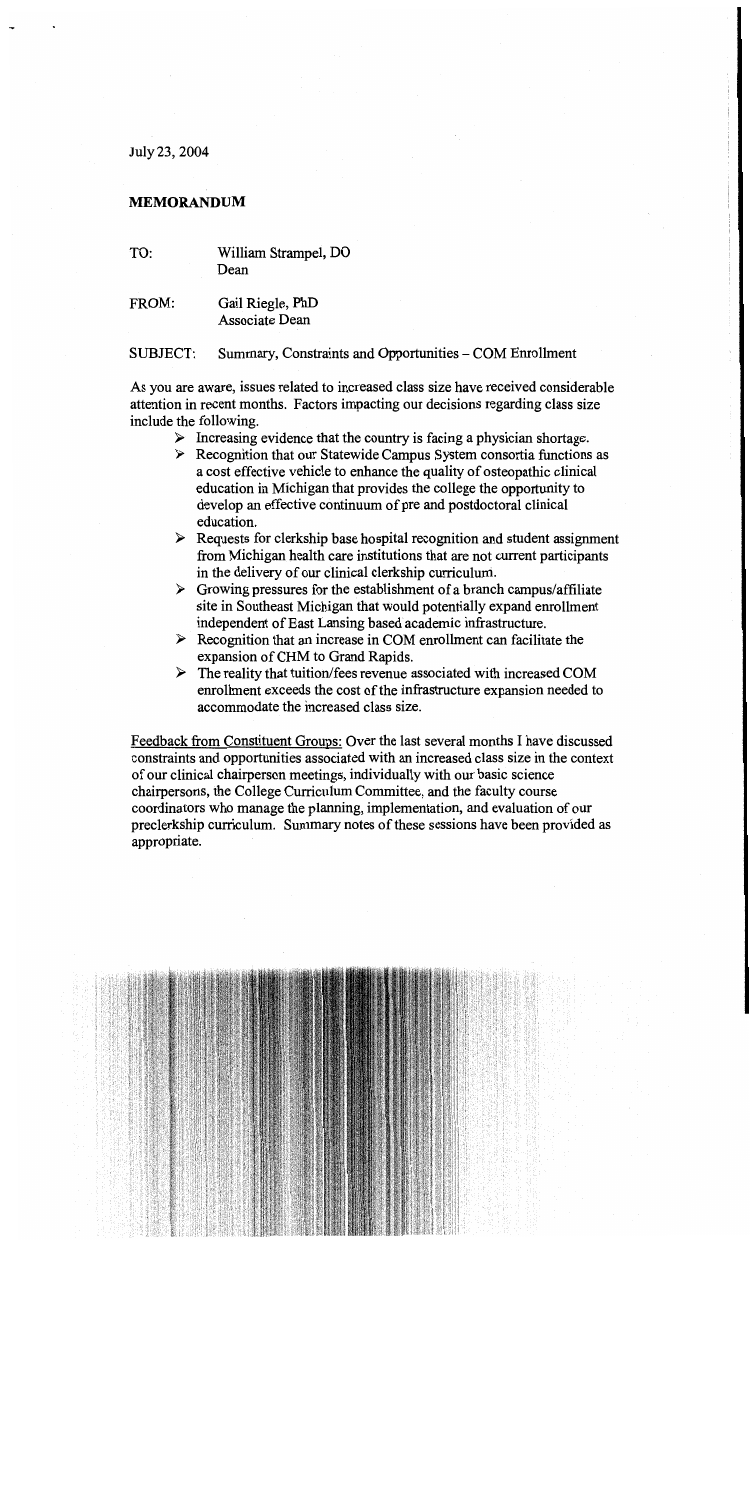As anticipated, almost everyone I have met with expressed some reservation regarding known and unknown changes in college, department, and personal responsibilities associated with a further, substantial increase in class size. Although several of this group thought that certain of the challenges they believed they would encounter would be diminished by a delay of the increase to coincide with the anticipated CHM expansion to Grand Rapids, the overall support for an increase in the COM class size to at least 200 students was essentially universal. They believe that an increase in the COM class size will strengthen the profession, nationally and in Michigan, serve the interests of our affiliated health care institutions, and strengthen the budget base for our college and professional education at Michigan State University. Although most recognized that a delay of the increase in the COM class size until CHM had implemented its expansion to Grand Rapids would probably be less disruptive in terms of curriculum implementation, most anticipated that we would be challenged to accommodate an increase in enrollment before the CHM transition was implemented.

Suggested Models for Accommodating an Increase in Class Size: In general, suggestions to accommodate an increased class size before the CHM expansion focused on three models. 1) The continuation of the delivery of the current curriculum scheduled in larger classrooms with a probable expansion of scheduled laboratory sections beyond 5 PM. 2) The scheduling of the jointly administered, Year 1 introductory basic science courses into two sections, presumably a morning and an afternoon section. Although this model provides the opportunity for whole day scheduling of laboratories the option is limited by the current pattern of scheduling faculty for both lecture and laboratory portions of a course. 3) The implementation of a problem based learning option that would presumably be scheduled independent of the regular curriculum allowing an expansion of total COM enrollment.

Of the three models, the expansion of the current program into larger classrooms generally received more faculty support, presumably reflecting their belief that it would be less disruptive and require fewer new resources compared to the other models.

Resource Requirements to Accommodate an Increase in COM Class Size: Projections regarding the resource commitment needed to effective deliver our curriculum to a larger class are obviously tied to our ability to reach agreement on the timing of the expansion relative to the CHM expansion and the curricular model(s) selected for the osteopathic students. Predictable resource challenges for each of the models identified above will include the following.

1. Expansion of the single section delivery of the preclerkship curriculum.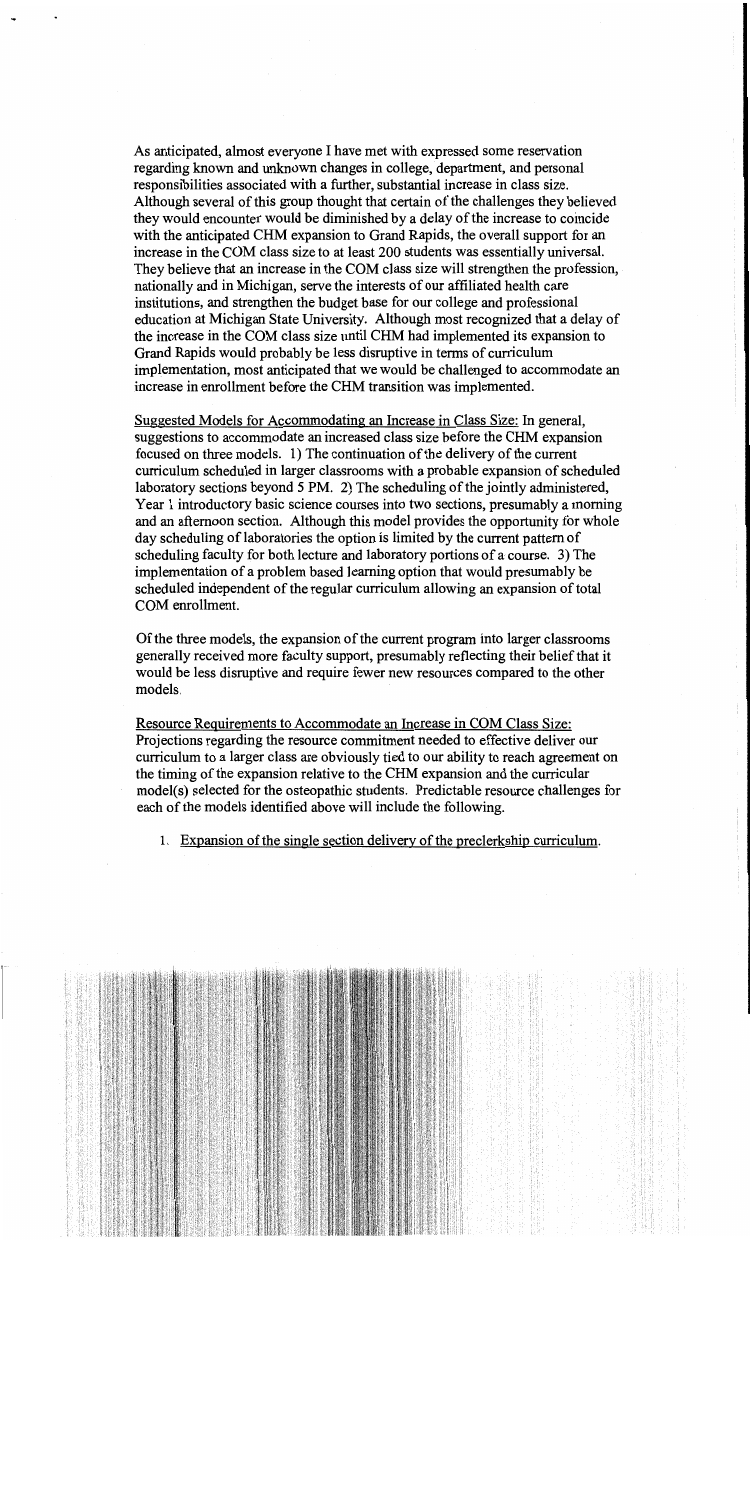- $\triangleright$  Larger lecture room for the ten jointly administered introductory basic science courses (probably a problem for fall, 2005 implementation, assuming that classrooms are currently assigned). Although adding portable tables can modestly increase the seating capacity of A133 Life Sciences in front and in back of the fixed classroom seats, the current class size (CHM  $-$  106, COM  $-$  145, plus students repeating Year 1 courses) uses all of the room's current capacity.
- $\triangleright$  Extended laboratory hours and increased faculty needs for laboratory courses – gross anatomy, histology, microbiology, neuroscience (gross) anatomy faculty have proposed a summer start for COM as a preferred alternative to the increased academic load of combined, CHM/COM instruction in the fall semester).
- $\triangleright$  Increased numbers of sections and increased faculty resources to staff the clinical skills labs - Clinical Skills, Doctor-Patient Relationship, OMM, and small group sessions integrated in the Year 2, Systems Biology program.
- $\triangleright$  Increased staff support in Academic Programs to provide new staff support for introductory basic science courses, the general increased load associated with increased enrollment, and an expansion of the clerkship support systems.
- > Larger classroom for our Year 2, Systems Biology program, recognizing the capacity of existing Fee Hall classrooms is about 150 seats.
- 2. The 2 Section Year 1, Introductory Basic Science Model:
	- $\triangleright$  An additional lecture room for the assumed afternoon lecture schedule (assuming that A133 Life Sciences would continue as the morning lecture hall).
	- $\triangleright$  A large lecture hall or facility to accommodate both sections of the Year 1 curriculum for examinations (assume early morning, or late afternoon administration).
	- $\triangleright$  Additional faculty/staff resources to support the morning and afternoon laboratories – gross anatomy, histology, microbiology
	- $\triangleright$  Additional faculty commitment to meet morning and afternoon clinical skills laboratories (Clinical Skills, DPR, OMM, and small group sessions integrated in the Year 2, Systems Biology Program.
	- $\triangleright$  Increased staff support in Academic Programs to provide new staff support for the introductory basic science courses, the general increased load associated with increased enrollment, and an expansion of the clerkship support systems.
	- $\triangleright$  Larger classroom for our Year 2, Systems Biology program.
- 3. The Problem Based Curriculum Model Assume Limited Enrollment, **Selected Students:**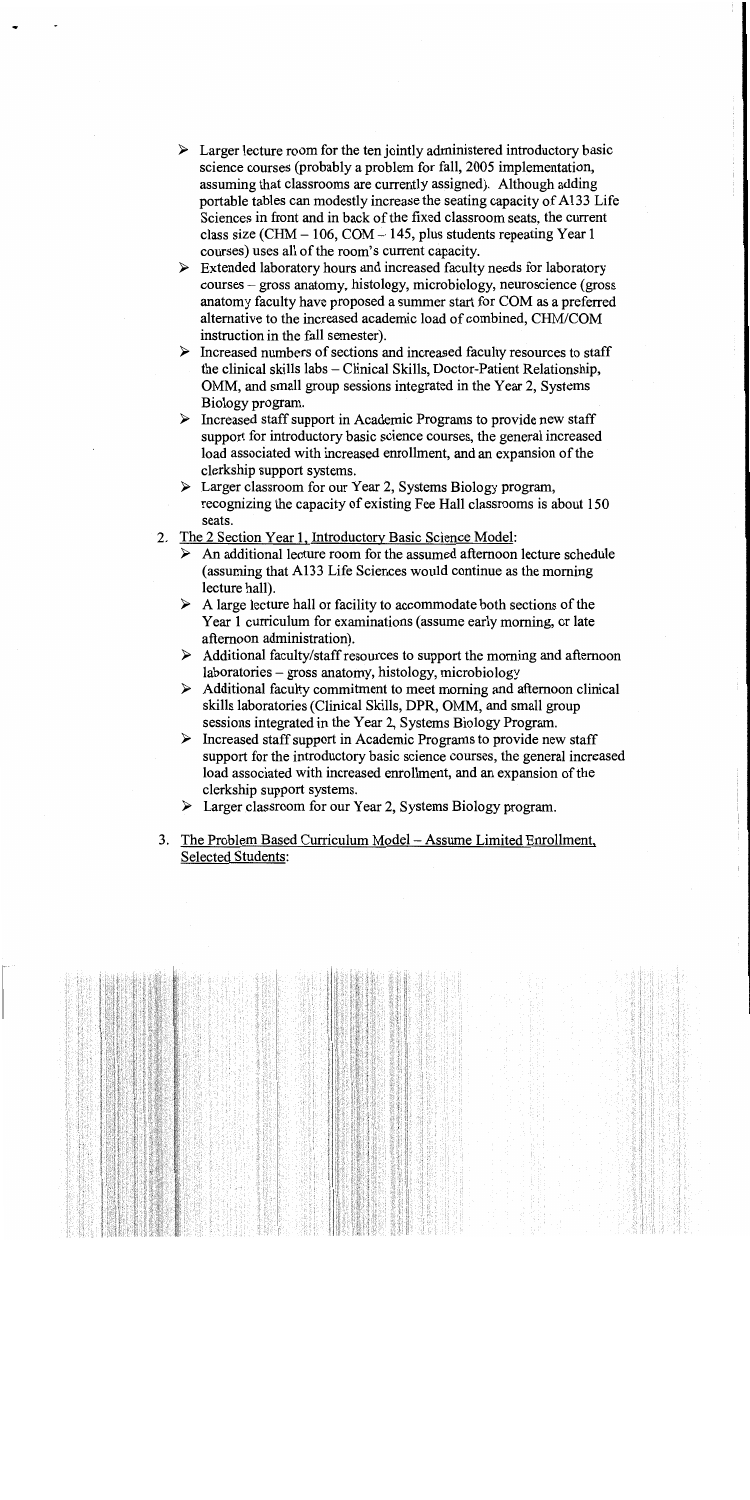- $\triangleright$  Faculty time required to develop new clinical problems and/or to modify existing problem based curricular materials from CHM or other schools using this curricular model.
- $\triangleright$  Faculty resources to implement the curricular model (small group staffing) and to prepare examinations or other outcome measures of student performance.
- $\triangleright$  Increased staff resources in Academic Programs to administer the planning, implementation, and evaluation of the PBL curricular model.
- $\triangleright$  Increased small group room resources needed to accommodate the delivery of the curriculum.

Summary: In general, my interaction with the departmental chairpersons and faculty who have assumed leadership roles for the delivery of our curriculum has identified broad support for the anticipated increase in COM class size. Although they recognize that further increases in class size will generate major changes in the administration and delivery of our curriculum, they anticipate that the resources required to offer our students the opportunity for a quality learning experience will be provided. Without question everyone contacted concerning this issue expressed concern about the timing of further increases in class size, emphasizing that any commitment for an increase in the class entering in the fall of 2005 needs almost immediate sanction and university support to identify the resources and changes in infrastructure needed to deliver our program.

I will look forward to continuing discussion of these issues at your earliest convenience.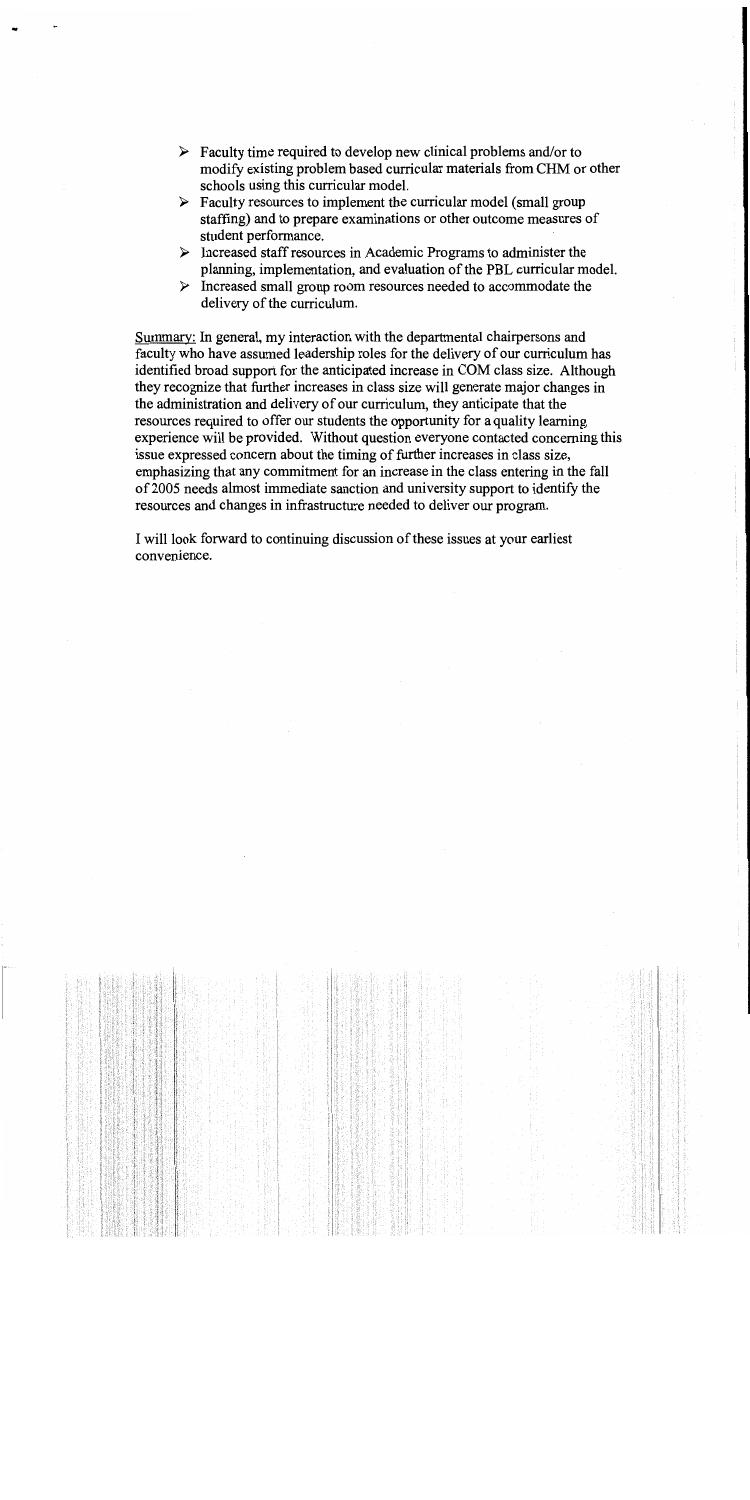September 24, 2004

## **MEMORANDUM**

- TO: Karen L. Klomparens, PhD Dean, Graduate School
- FROM: Gail D. Riegle, PhD Associate Dean

## College of Osteopathic Medicine, Proposed Class Size **SUBJECT:**

I am writing in response to your recent invitation to provide information, or comment regarding the June 25, 2004 Memorandum from the College of Human Medicine (CHM) Curriculum Committee that was forwarded to the University Graduate Council by the Executive Committee of Academic Council. In addition, I have attached the summary note from a July 6, 2004 meeting that Dean Strampel and I had with Provost Simon and a July 23, 2004 memorandum to Dean Strampel that attempted to summarize information and dialogue regarding increased class size with faculty course coordinators and departmental chairpersons.

Although the university community has recently engaged in open discussion about the possible expansion of CHM to Grand Rapids with concomitant increases in College of Osteopathic Medicine (COM) enrollment, an increase in COM class size has been under consideration for some time. During the 2002-03 academic year Provost Simon asked the college to request approval from the American Osteopathic Association (AOA) for an increase in class size for the Class of 2007 that entered the college in the fall of 2003. With approval from the AOA the Class of 2007 included 143 students and 148 students entered our program in 2004 as our Class of 2008.

As outlined in the memorandum from the CHM Curriculum Committee our colleges currently implement a jointly administered series of introductory basic science courses for the first year students in both colleges. As acknowledged in my July 23 memorandum to Dean Strampel, the classroom currently used for the jointly administered lectures, A133 Life Sciences, has a seating capacity of about 254 students. With the CHM class size of 106 students the COM enrollment cannot be expanded beyond the current enrollment of about 145 students without a major change in curricular models and/or a change in the classroom scheduling for these courses.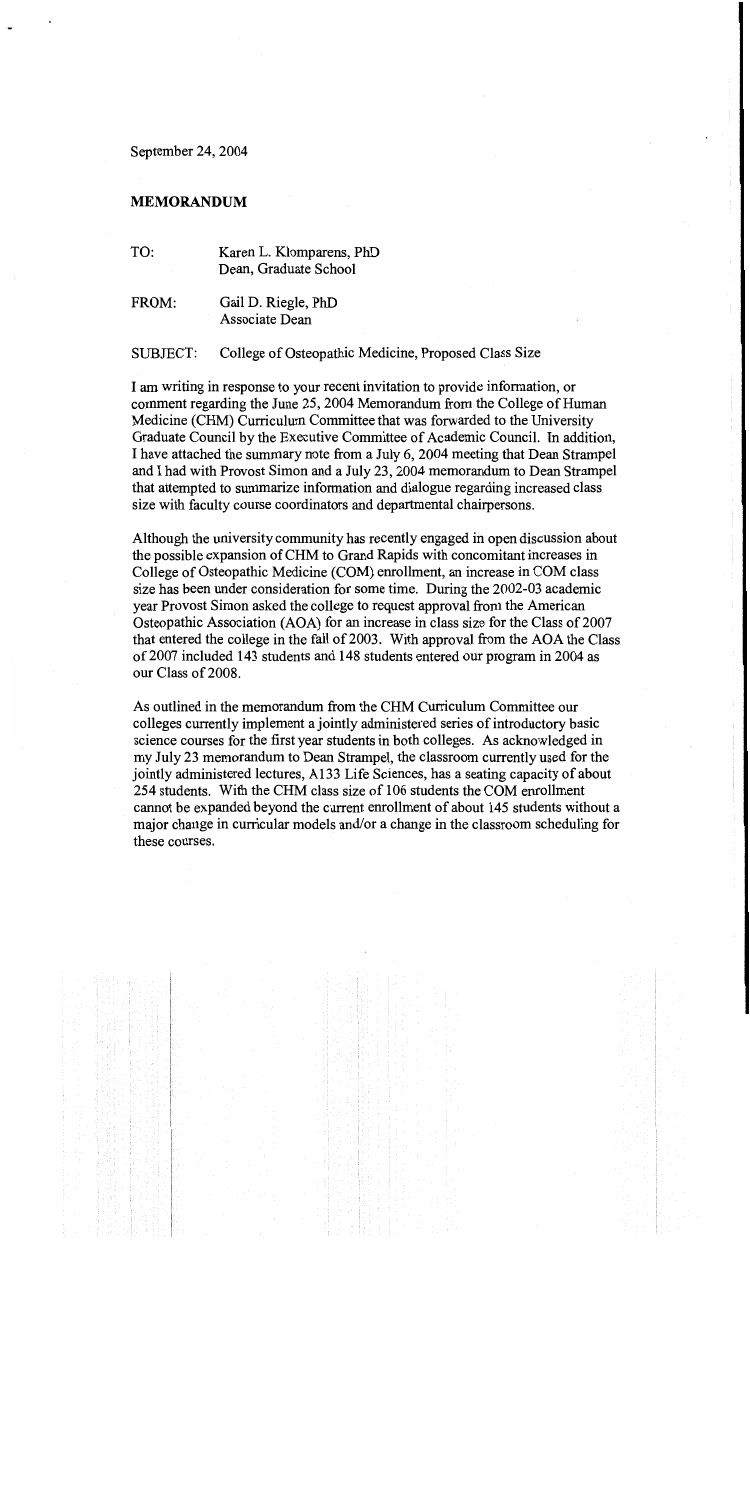As discussed in the attached correspondence, the transfer of a substantial portion of CHM enrollment to Grand Rapids could be associated a concomitant increase in COM class size without impacting the academic infrastructure supporting the first year curriculum. On the other hand, an increase in COM enrollment independent of a CHM expansion to Grand Rapids would require substantial modification in the delivery of the curriculum. Three obvious options for accommodating an increased class size are outlined in the July 23 memorandum to Dean Strampel. As acknowledged in that summary, any increase in the current East Lansing enrollment would have to accommodate the limitations in laboratory resources associated with the introductory basic science and college specific clinical skills courses.

The CHM Curriculum Committee raises the issues of the effect of increased COM class size on community resources that support our clerkship curricula and the quality of physicians produced by our colleges. It is important that the committee understand that the accrediting agencies for both colleges, the AOA and LCME, do not require that physician faculty be paid for assuming their teaching responsibilities. The faculty who assume responsibility for the delivery of our clerkship curriculum in our affiliated Michigan hospitals are among the 1,800 clinical faculty who volunteer to work with the college's pre and postdoctoral clinical education programs.

Almost all of the hospitals participating in osteopathic graduate medical education in Michigan are members of the MSUCOM Statewide Campus System (SCS). The SCS provides the opportunity for our affiliated hospital teaching programs and the college to pool and share educational resources in a statewide consortial educational model. The total number of internship and residency positions within the SCS, 1,054 positions filled for the 2004-05 academic year, indicates that the MSUCOM graduates currently fill less than half of the graduate medical education positions within the SCS. Only 12 of the 22 members of the SCS are currently supporting the college's clerkship curriculum. Recognizing that about 90% of our graduate enter SCS graduate medical education programs, the SCS hospital affiliates that are currently part of our clerkship education program have consistently asked for more students and the hospitals not currently supporting our clerkship program have petitioned to become part of the system. These data suggest that clerkship education resources to support an expanded COM class size are not a limiting factor in our consideration of enrollment.

The June 25 CHM memo expresses concern that a further increase in COM class size could negatively impact clerkship education resources for year 3 and 4 students at campuses across the state. The only hospitals where we currently overlap the CHM clerkship program are at Genesys in Grand Blanc and Sparrow in Lansing. The Genesys program represents the regional consolidation of the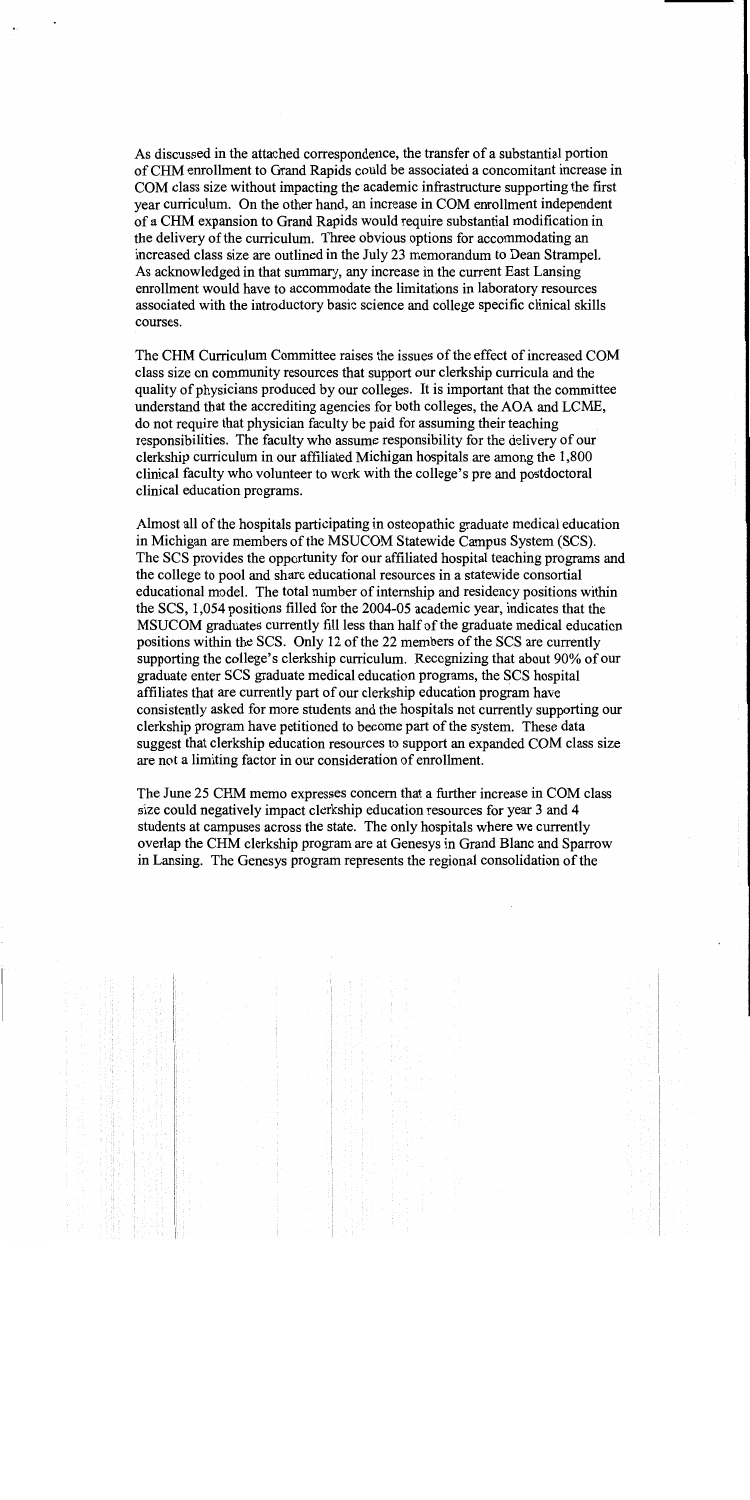former Flint Osteopathic Hospital and St. Joseph Mercy. Although some CHM students complete rotations at Genesys, their primary Flint sites are Hurley and McLaren Hospitals. We have recently agreed to include Sparrow Hospital as a clerkship education site starting in 2005. This approval was in response to the hospital's petition to develop increased osteopathic student education programs to support their expanding osteopathic internship and residency programs.

In response to concerns about the effect of an expanded class size on the academic qualifications of students I recently summarized standard measures of academic qualifications of the admitted Class of 2008 with the  $80 - 90$  applicants that were placed in the alternate list. Recognizing that the admissions process evaluates criteria other than the usual academic criteria it was of interest that there were no differences between the average and range of MCAT scores and grade point averages between the admitted class and those on the alternate list. Based on academic criteria, these data suggest that the college could have admitted a class of 200 with no discernable difference in academic qualifications.

In summary, it is important to emphasize that all discussions with Provost Simon, Dean Strampel, department chairpersons, and teaching faculty have recognized and supported the increased resources that will be needed to accommodate a larger class. At this point I have no evidence to suggest that an increase in the COM class size would not be accompanied by an appropriate increase in faculty resources and the support infrastructure required to offer students a quality educational opportunity.

I am sure that I speak for Dean Strampel by indicating that we look forward to discussing these issues with the Graduate Council on October 4.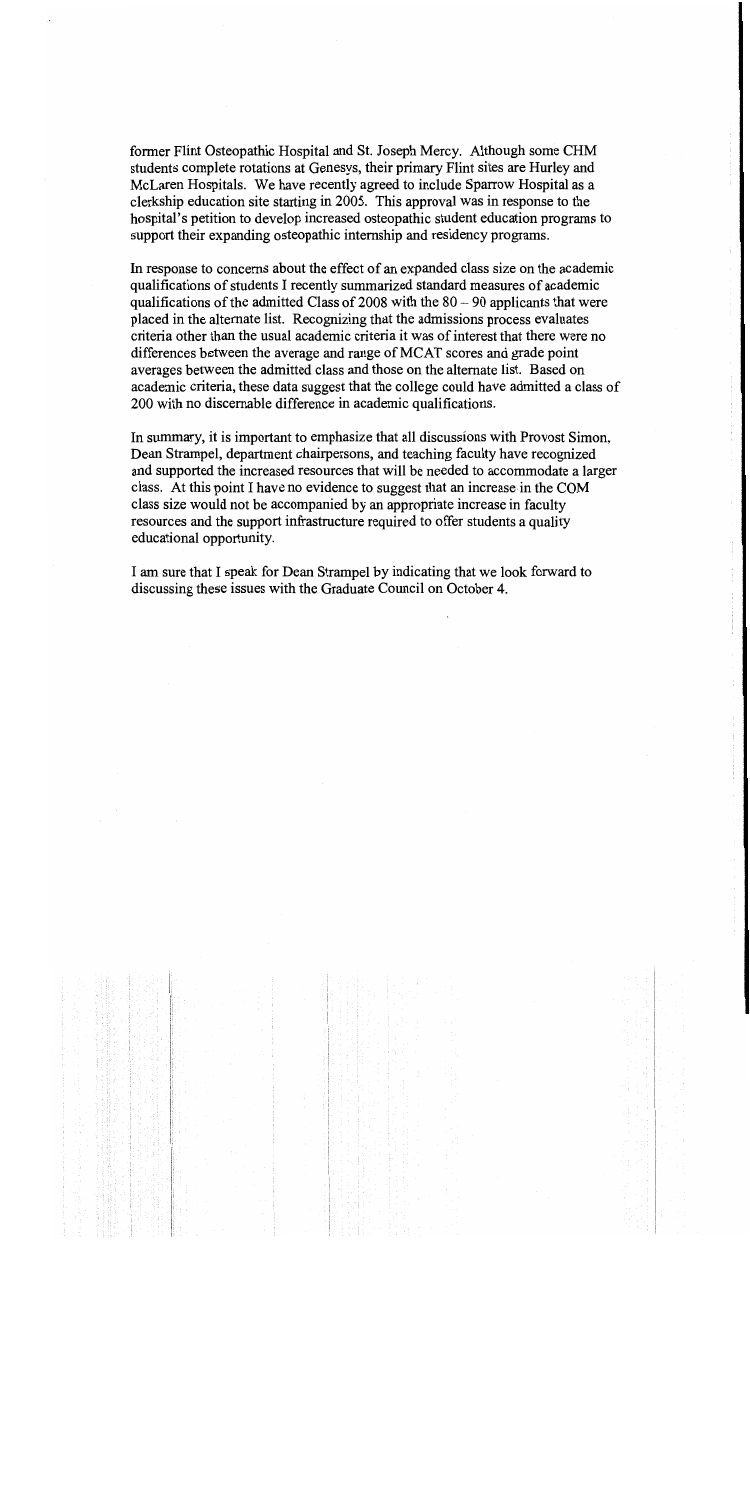October 27, 2004

## **MEMORANDUM**

| TO:      | Jon Sticklen, PhD, Chairperson<br><b>Executive Committee of Academic Council</b>                                           |
|----------|----------------------------------------------------------------------------------------------------------------------------|
| FROM:    | Gail D. Riegle, PhD<br>Associate Dean                                                                                      |
| SUBJECT: | Memo fr: College of Human Medicine Curriculum Committee Re:<br>College of Osteopathic Medicine Proposed Class Size Changes |

I am writing in response to Provost Simon's request that the college comment on issues and concerns mentioned in Dr. Morash's October 12, 2004 memo. It is our understanding that Dr. Morash's memo outlines issues and concerns that were discussed during the October 4 University Graduate Council (UGC) meeting regarding their consideration of the June 25 memo from the College of Human Medicine (CHM) Curriculum Committee that expressed concern about the impact of increased College of Osteopathic Medicine (COM) class size on CHM academic programs. I was provided the opportunity to provide background information to the UGC and attended the October 4 meeting to respond to questions from UGC committee members.

As indicated in the material forwarded to UGC, Provost Simon has asked our college to consider increases in class size related to the following.

- $\triangleright$  Increasing evidence that the country is facing a physician shortage.
- $\triangleright$  Recognition that our Statewide Campus System functions as a cost effective vehicle to enhance the quality of osteopathic clinical education in Michigan in a continuum of pre and postdoctoral education.
- $\triangleright$  Requests for clerkship base hospital recognition and student assignment from Michigan hospitals that are not current participants in the delivery of our clinical clerkship curriculum.
- $\triangleright$  Growing pressure for the establishment of a branch campus/affiliate education site in Southeast Michigan that would potentially expand enrollment independent of the East Lansing based academic infrastructure.
- $\triangleright$  Recognition that an increase in COM enrollment can facilitate the discussed expansion of CHM to Grand Rapids.
- $\triangleright$  The reality that tuition/fees revenue associated with increased COM enrollment exceeds the cost of the infrastructure expansion need to accommodate the increased class size.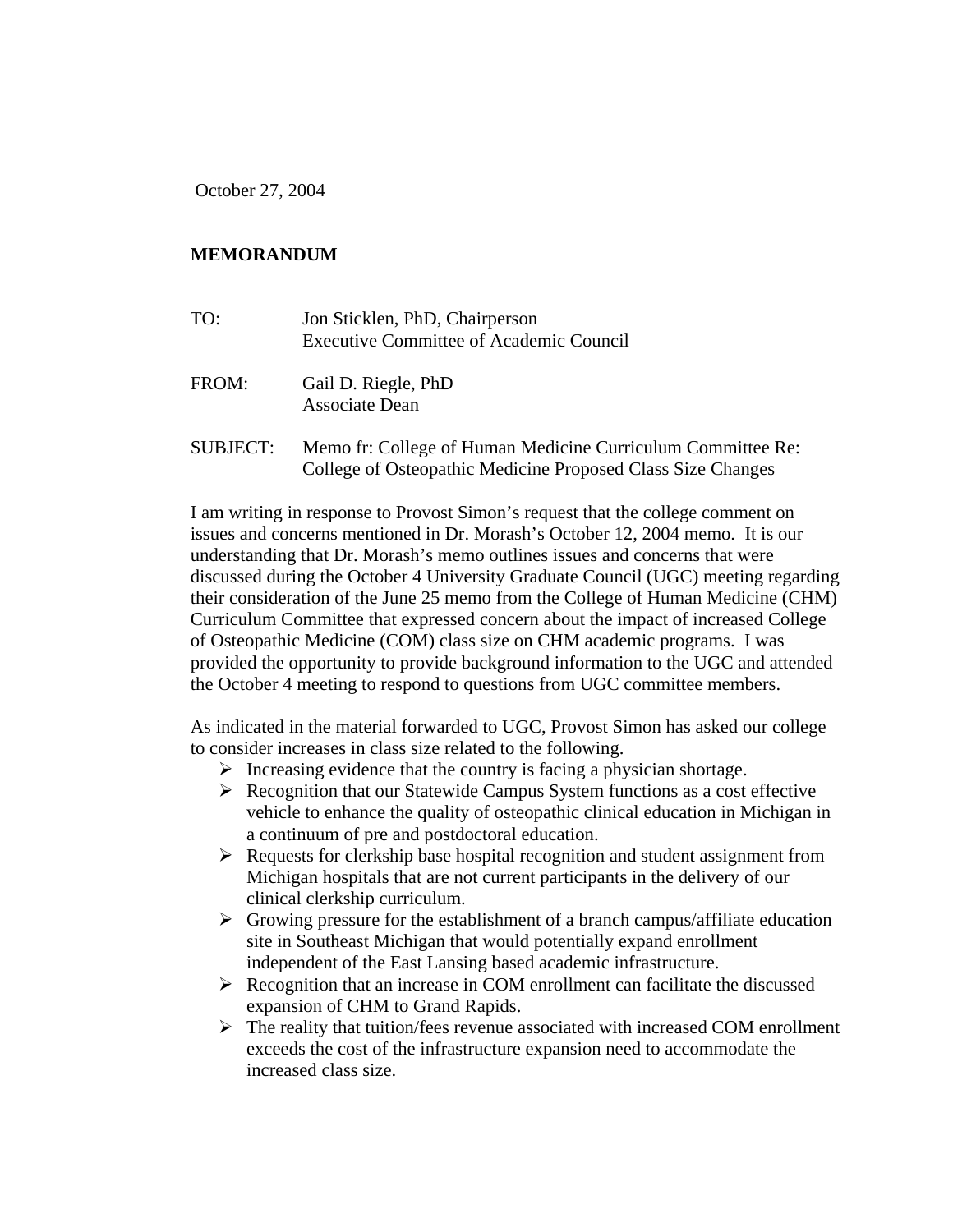The increase in tuition revenue, greater than \$4 million annually for a 50-student increase in class size is of obvious interest to the university, college, and affected departments in this era of shrinking resources.

As indicated in the materials provided to UGC, the college has been considering issues related to increased class size for some time. After discussion, Provost Simon asked the college to take the first step in the process of increased class size early in 2003. Following the Provost's lead we petitioned our accrediting agency, The American Osteopathic Association, for an increase in our approved class size from 125 to 140 positions. Following approval of our request we admitted 143 students in the class enrolled in the fall of 2003 and 148 students in 2004(note, the AOA allows some flexibility in admitted numbers related to anticipated attrition of numbers as they progress through the curricula).

During this period we have continued discussion and planning within the college for the anticipated further increase in class size. Issues related to class size, including the faculty resources needed to support an expanded enrollment without compromising academic quality have been a consistent agenda item for our biweekly Clinical Departmental Chairpersons meetings, our monthly meetings of the College Curriculum and Advisory Committee meetings (note, all affiliated departments, including the jointly administered basic science units are represented on these committees), and the semester meetings of the Faculty Assembly. In addition, I have met individually with the chairpersons of the shared basic science departments and the faculty course coordinators of all of our campus-based preclerkship courses to discuss the issues and challenges related to the anticipated increase in enrollment. Summaries of these meetings can be provided if you are interested or feel they would be helpful.

The projected increase in class size will impact and cause some disruption in classroom support and scheduling. The classroom now scheduled for our jointly administered (COM/CHM) Year 1, introductory basic science courses, Life Sciences A133, cannot accommodate additional students and an increase in enrollment will impact the laboratory portions of the jointly administered gross anatomy, histology, and microbiology laboratories.

The issue of classroom size for the lecture portion of these courses can be resolved by moving our program from Life Sciences to the Conrad Auditorium with a capacity of 390 students. The challenge of potential overcrowding of the gross anatomy, microbiology, and histology laboratories will be addressed by scheduling additional laboratory sections that may reduce the numbers of students that are currently scheduled into the current laboratory sections. The costs associated with delivering the additional laboratory sections will be addressed by increased budgetary support for the departments affected.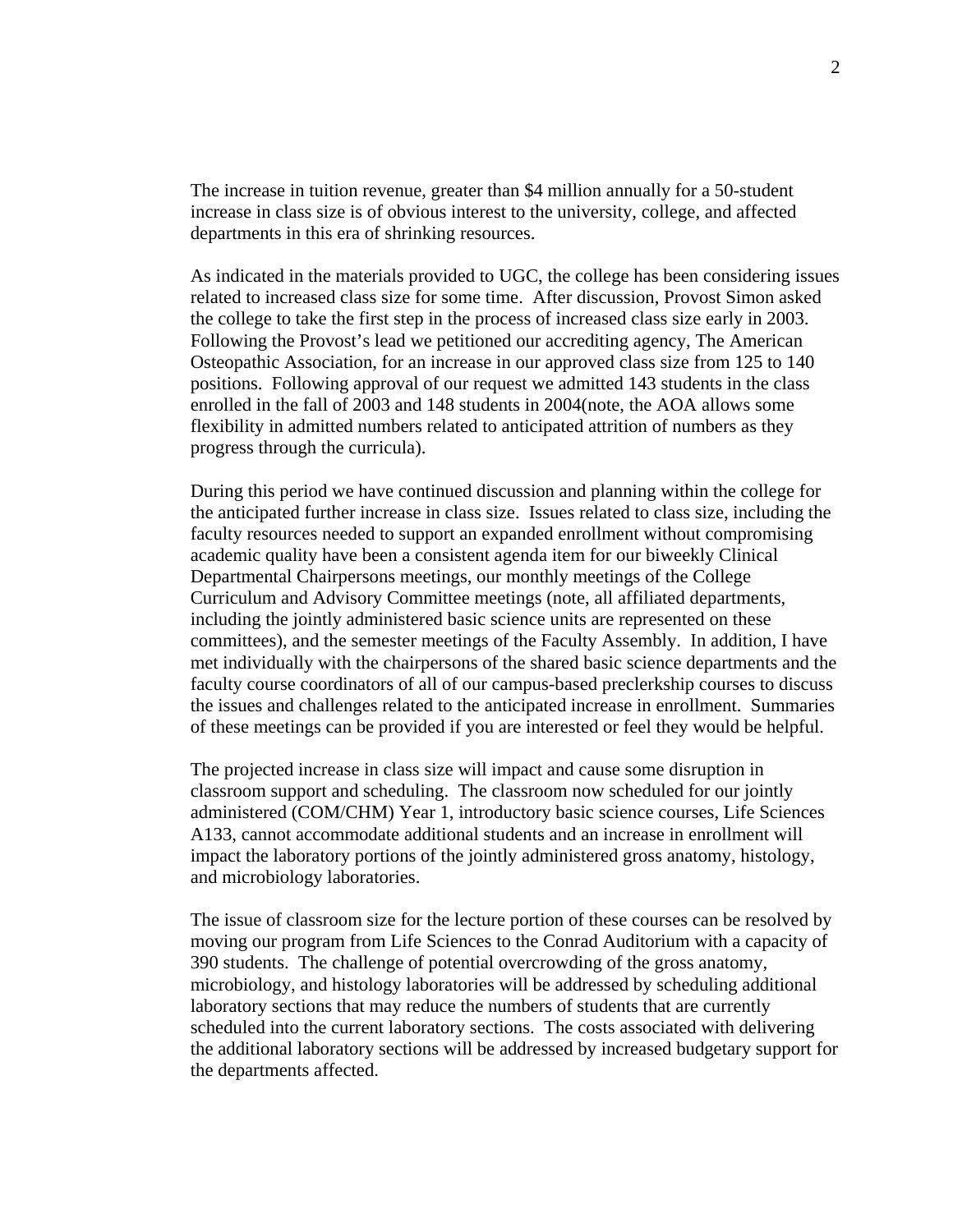The issue of the adequacy of cadaver resources to support an expanded class is a recognized challenge. Discussion with Dr. Potchen, Chairperson of the Division of Anatomy and Structural Biology and members of the gross anatomy teaching team have identified several alternatives that are being considered to address these issues. We are considering offering a condensed gross anatomy course during July and August, before the start of the regular fall semester, for a significant portion, or perhaps all of the first year COM class. Offering a summer alternative would obviously impact the instructional, and presumably the cadaver load, for the regular fall semester course that would be offered for the CHM students and perhaps a portion of the COM first year class. We are also considering increased use of preserved, plastinated anatomical specimens that would reduce the inherent damage to fresh dissected anatomical preparations related to the numbers of students handling the embalmed preparations. Dr. Potchen has also asked the faculty to explore the opportunities to use virtual computer technologies as an alternative to certain cadaver preparations as an instructional aid. Finally, we are working with Physical Plant to explore possible opportunities for the expansion of our refrigerated cadaver storage space, an issue of obvious importance to accommodate increased enrollment. The proposed increase in cadaver storage capacity represents a facility enhancement that would be a useful resource to better support the demands of the anatomy teaching program independent of future enrollment increases.

Some concern has been voiced regarding the impact of an increase in class size on the academic quality of the students admitted. In response to this concern we want to emphasize that the nearly 90 students that were placed in an alternate pool for the class admitted in 2004 had nearly identical grade point averages and MCAT test scores when compared to those that were admitted to the class. Almost 40 of those in the 2004 alternate pool were offered delayed admission into the 2005 class with sixteen of them accepting the offer with the other accepting offers for 2004 admission from other medical schools. We have also received university support for the development of an expanded scholarship fund to offer financial assistance to highly qualified out of state applicants that will reduce their tuition and fees to the  $$30 - 35,000$  range, making our out of state tuition comparable to that charged by independent osteopathic colleges. We are optimistic that these scholarships will allow us to attract an expanded pool of highly qualified out of state students and positively affect the overall quality of students admitted to our expanded program.

I am not sure that I fully understand the concerns regarding CNS faculty expressed in Dr. Morash's note. As you know our basic science departments serve as "university" academic units rather than wholly administered parts of the medical schools. As such, these jointly administered departments receive variable budgetary support from the three medical colleges, CNS, and in some instances the Experiment Station. In turn, these units provide undergraduate courses for the university community, they teach departmentally based courses in the medical schools and participate in our integrated,